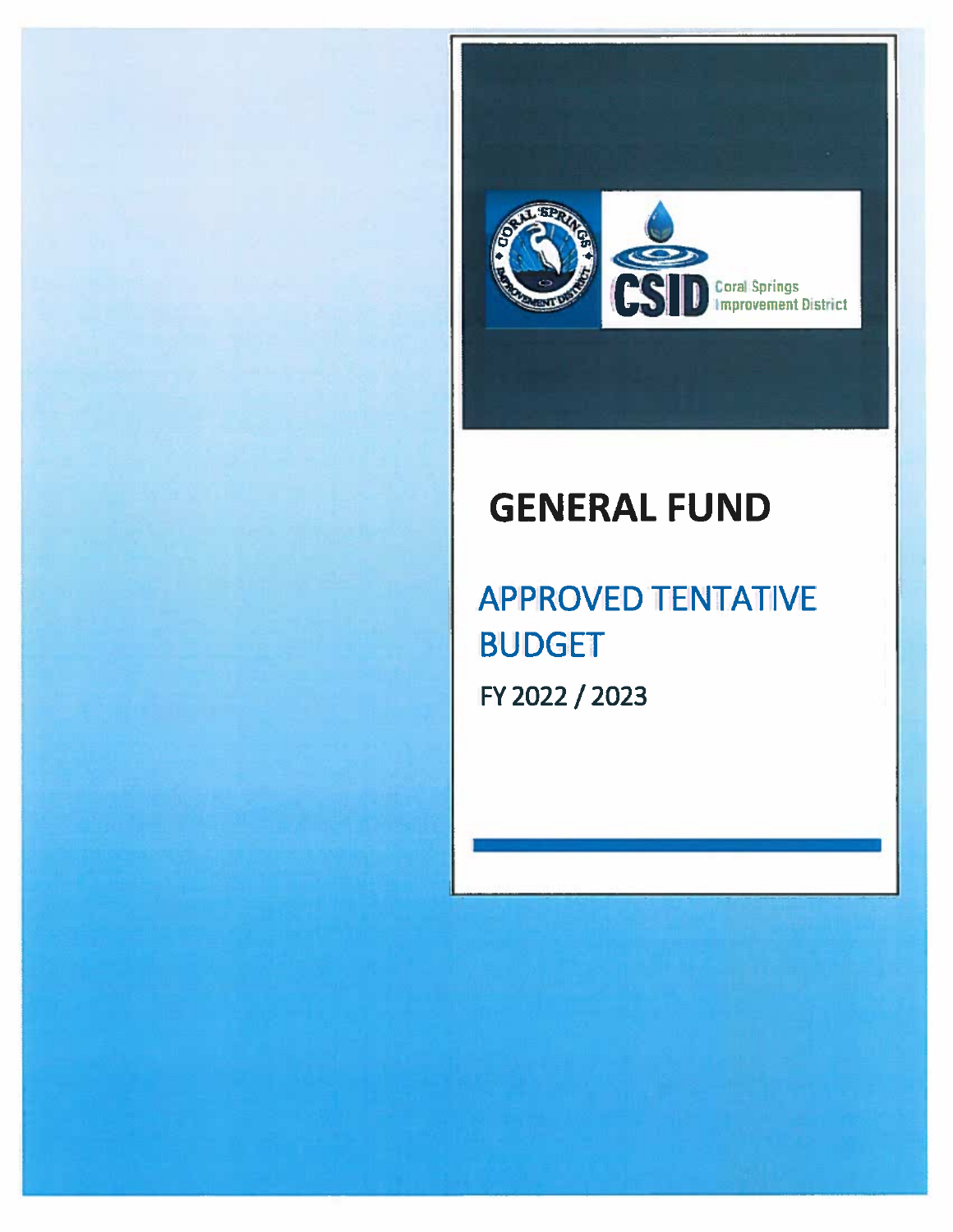# **Table of Contents**

# **BUDGET HIGHLIGHTS**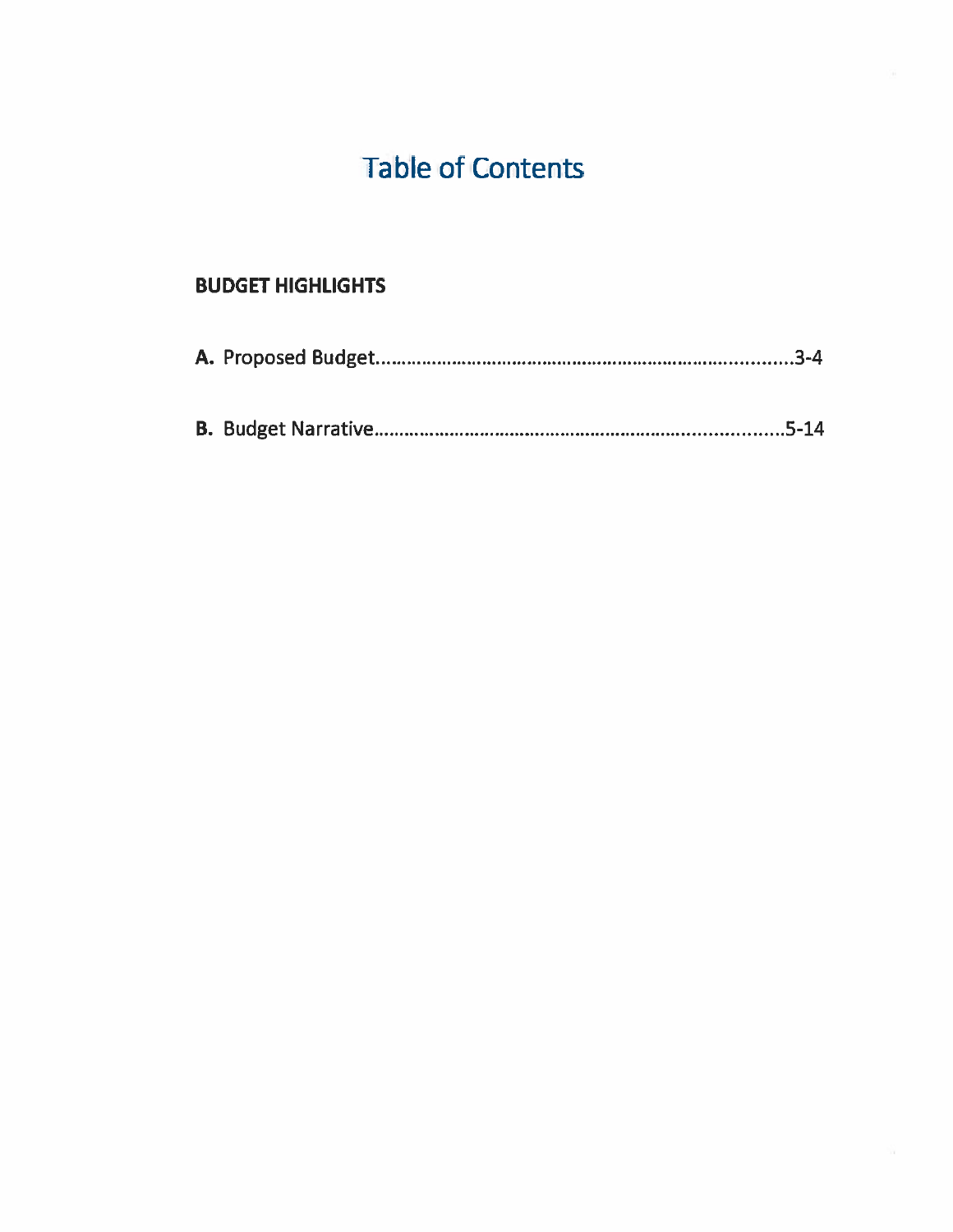#### **CORAL SPRINGS IMPROVEMENT DISTRICT GENERAL FUND** PROPOSED BUDGET **Fiscal Year 2022 / 2023**

| <b>DESCRIPTION</b>                           | <b>ADOPTED</b><br><b>BUDGET</b><br>FY 2021/2022 | <b>ACTUAL</b><br>thru<br>2/28/2022 | <b>PROJECTED</b><br><b>Next</b><br><b>7 Months</b> | <b>TOTAL</b><br><b>Projected thru</b><br>9/30/2022 | <b>PROPOSED</b><br><b>BUDGET</b><br>FY 2022/2023 |
|----------------------------------------------|-------------------------------------------------|------------------------------------|----------------------------------------------------|----------------------------------------------------|--------------------------------------------------|
| <b>REVENUES</b>                              |                                                 |                                    |                                                    |                                                    |                                                  |
| Assessment Revenues (Net)Budgeted *          | 3.090.041                                       | 2,924,523                          | 165,518                                            | 3.090.041                                          | 3,244 543                                        |
| <b>Permit Review Fees</b>                    | 1.000                                           | 1,000                              | ٠                                                  | 1,000                                              | 1,000                                            |
| Miscellaneous Revenue                        |                                                 |                                    |                                                    | $\blacksquare$                                     | ÷                                                |
| Interest Income                              |                                                 | 3,175                              | (3, 175)                                           |                                                    |                                                  |
| <b>Shared Personnel Revenue</b>              | 35,960                                          | 18,517                             | 17,443                                             | 35,960                                             | 38.150                                           |
| FEMA Reimbursement (Federal & State)         | ÷                                               | $\bullet$                          |                                                    |                                                    |                                                  |
| Carry Forward Assigned Funds                 | 5,115,099                                       | $\blacksquare$                     | 5,115,099                                          | 5,115,099                                          | 5,488,933                                        |
| <b>Total Revenues</b>                        | 8,242,100                                       | 2,947,215                          | 5,294,885                                          | 8,242,100                                          | 8,772,626                                        |
| <b>EXPENDITURES</b><br><b>ADMINISTRATIVE</b> |                                                 |                                    |                                                    |                                                    |                                                  |
| <b>Supervisor Fees</b>                       | 7,200                                           | 3.000                              | 4,200                                              | 7.200                                              | 7,200                                            |
| <b>Salaries and Wages</b>                    | 184,900                                         | 60.756                             | 124.144                                            | 184,900                                            | 239,000                                          |
| Special Pay                                  | 300                                             | 250                                | 50                                                 | 300                                                | 300                                              |
| <b>FICA Taxes</b>                            | 14.700                                          | 4.894                              | 9,807                                              | 14.700                                             | 18,300                                           |
| <b>Pension Expense</b>                       | 22,200                                          | 7,326                              | 14,874                                             | 22,200                                             | 28,700                                           |
| <b>Health Insurance</b>                      | 69,800                                          | 20.669                             | 49.131                                             | 69.800                                             | 73,300                                           |
| Worker's Compensation Ins.                   | 700                                             | 155                                | 545                                                | 700                                                | 700                                              |
| Engineering Fees                             | 44,100                                          | 14,290                             | 29,810                                             | 44,100                                             | 44,100                                           |
| Legal Fees                                   | 96,000                                          | 18.159                             | 77,841                                             | 96,000                                             | 96,000                                           |
| <b>Special Consulting Services</b>           | 200,000                                         |                                    | 200,000                                            | 200,000                                            | 200,000                                          |
| <b>Annual Audit</b>                          | 10,700                                          | 8,200                              | 2.500                                              | 10,700                                             | 10,700<br>1,400                                  |
| <b>Actuarial Computation-OPEB</b>            | 500                                             |                                    | 500                                                | 500<br>62,630                                      | 64,506                                           |
| Management Fees                              | 62 630<br>3,650                                 | 26,097<br>1,515                    | 36,533<br>2,135                                    | 3,650                                              | 3,760                                            |
| Telephone Expense                            | 730                                             | 303                                | 427                                                | 730                                                | 810                                              |
| Postage<br>Printing & Binding                | 1,380                                           | 572                                | 808                                                | 1,380                                              | 1,380                                            |
| <b>Administrative Building Costs</b>         | 13,120                                          | 5,462                              | 7,658                                              | 13,120                                             | 13,120                                           |
| Insurance                                    | 1,300                                           | 394                                | 906                                                | 1,300                                              | 1,300                                            |
| <b>Legal Advertising</b>                     | 6,000                                           | 298                                | 5,702                                              | 6,000                                              | 6,000                                            |
| <b>Other Charges / Contingencies</b>         | 1,700                                           | 1.196                              | 504                                                | 1.700                                              | 1,700                                            |
| Paver Driveway Incentive Program             | 12,500                                          | ä,                                 | 12,500                                             | 12,500                                             | 12,500                                           |
| <b>Computer Expense/Technology</b>           | 31,500                                          | 6,829                              | 24,671                                             | 31.500                                             | 31,500                                           |
| Digital Record Management                    | 1,000                                           | $\blacksquare$                     | 1,000                                              | 1.000                                              | 11,000                                           |
| <b>Office Supplies</b>                       | 7,790                                           | 3,243                              | 4,547                                              | 7.790                                              | 7.790                                            |
| Dues, Licenses & Subscriptions               | 7,900                                           | 3,175                              | 4,725                                              | 7,900                                              | 7,900                                            |
| <b>Promotional Expense</b>                   | 4.800                                           | 275                                | 4,525                                              | 4,800                                              | 5,260                                            |
| <b>Capital Purchases</b>                     |                                                 | ٠                                  |                                                    |                                                    | 11,000                                           |
| <b>Total Administrative</b>                  | 807,100                                         | 187,057                            | 620,043                                            | 807,100                                            | 899,226                                          |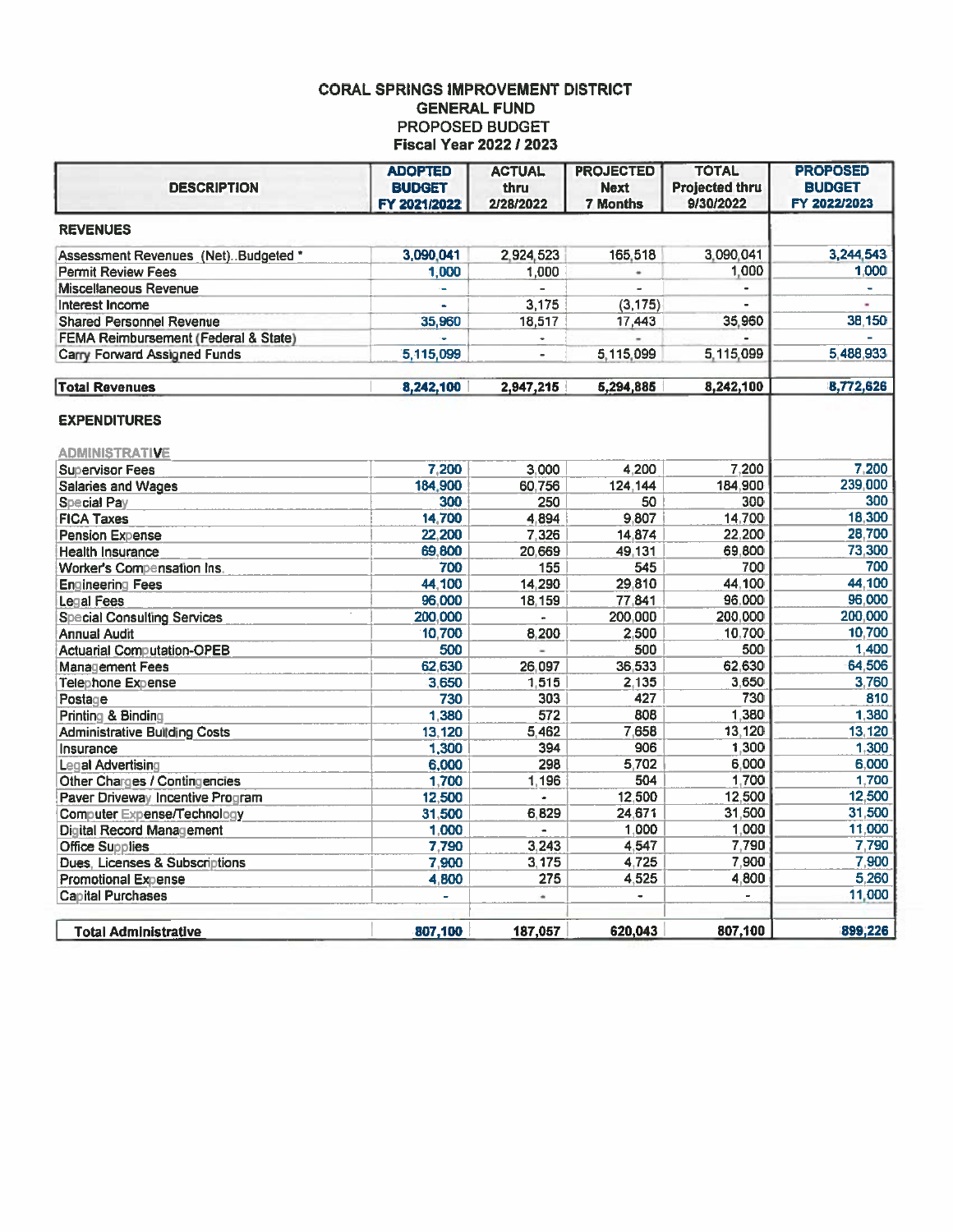#### **CORAL SPRINGS IMPROVEMENT DISTRICT GENERAL FUND** PROPOSED BUDGET **Fiscal Year 2022 / 2023**

| <b>DESCRIPTION</b>                                                                                | <b>ADOPTED</b><br><b>BUDGET</b><br>FY 2021/2022 | <b>ACTUAL</b><br>thru<br>2/28/2022 | <b>PROJECTED</b><br><b>Next</b><br>7 Months | <b>TOTAL</b><br>Projected thru<br>9/30/2022 | <b>PROPOSED</b><br><b>BUDGET</b><br>FY 2022/2023 |
|---------------------------------------------------------------------------------------------------|-------------------------------------------------|------------------------------------|---------------------------------------------|---------------------------------------------|--------------------------------------------------|
|                                                                                                   |                                                 |                                    |                                             |                                             |                                                  |
| <b>FIELD OPERATIONS</b><br>Salaries & Wages                                                       | 301,100                                         | 126,700                            | 174,400                                     | 301,100                                     | 318,000                                          |
| Special Pay                                                                                       | 1,000                                           |                                    | 1,000                                       | 1,000                                       | 1,000                                            |
| <b>FICA Taxes</b>                                                                                 | 23,100                                          | 9,607                              | 13,493                                      | 23,100                                      | 25,000                                           |
| <b>Pension Expense</b>                                                                            | 36,200                                          | 14,271                             | 21,929                                      | 36,200                                      | 39,000                                           |
| <b>Health Insurance</b>                                                                           | 102,500                                         | 36,822                             | 65,678                                      | 102,500                                     | 107,000                                          |
| Worker's comp Ins                                                                                 | 16,200                                          | 4,312                              | 11,888                                      | 16,200                                      | 17,000                                           |
| <b>Water Quality Testing</b>                                                                      | 3,000                                           | 1,076                              | 1,924                                       | 3,000                                       | 3,000                                            |
| Communications-Radios/Cellphones                                                                  | 2,200                                           | 392                                | 1,808                                       | 2,200                                       | 2,200                                            |
| Electric                                                                                          | 1,500                                           | 363                                | 1,137                                       | 1,500                                       | 1,200                                            |
| <b>Rentals and Leases</b>                                                                         | 500                                             | 47                                 | 453                                         | 500                                         | 500                                              |
| Insurance                                                                                         | 16,600                                          | 4,644                              | 11,956                                      | 16,600                                      | 18,300                                           |
| R&M - General                                                                                     | 140,700                                         | 8,594                              | 132,106                                     | 140,700                                     | 137,000                                          |
| R&M - Facility                                                                                    | 14,000                                          | 8,424                              | 5,576                                       | 14,000                                      | 11,500                                           |
| <b>Culvert Inspection &amp; Cleaning</b>                                                          | 131,500                                         | 19,500                             | 112,000                                     | 131,500                                     | 94,500                                           |
| Canal Dredging & Maintenance                                                                      | ÷.                                              |                                    |                                             |                                             |                                                  |
| <b>Vegetation Management</b>                                                                      | 10,000                                          |                                    | 10,000                                      | 10,000                                      | 15,000                                           |
| <b>Operating Supplies</b>                                                                         | 7,100                                           | 532                                | 6,568                                       | 7,100                                       | 19,600                                           |
| Chemicals                                                                                         | 126,800                                         | 81,020                             | 45,780                                      | 126,800                                     | 145,000                                          |
| Uniforms                                                                                          | 3.200                                           | 577                                | 2,623                                       | 3.200                                       | 2,900                                            |
| Motor Fuels & Propane                                                                             | 57,300                                          | 4,412                              | 52,888                                      | 57,300                                      | 57,300                                           |
| Dues, Licenses, Schools & Training                                                                | 5,500                                           | 60                                 | 5,440                                       | 5,500                                       | 8,400                                            |
| Capital Outlay-Equipment                                                                          | 85,000                                          |                                    | 85,000                                      | 85,000                                      | 10,000                                           |
| Capital Improvements                                                                              | 5,650,000                                       | 1,007,515                          | 4,642,485                                   | 5,650,000                                   | 6,140,000                                        |
| <b>Total Field Operations</b>                                                                     | 6,735,000                                       | 1,328,866                          | 5,406,134                                   | 6,735,000                                   | 7,173,400                                        |
| <b>TOTAL EXPENDITURES</b>                                                                         | 7,542,100                                       | 1,515,923                          | 6,026,177                                   | 7,542,100                                   | 8,072,626                                        |
| <b>Reserves</b>                                                                                   |                                                 |                                    |                                             |                                             |                                                  |
| Reserved for 1st Qtr. Operating                                                                   | 450,000                                         | $\overline{\phantom{0}}$           | 450,000                                     | 450,000                                     | 450,000                                          |
| Reserves for Designated Projects/Emergency                                                        | 250,000                                         | ÷.                                 | 250,000                                     | 250,000                                     | 250,000                                          |
| Storm Damages Reserves                                                                            |                                                 | ٠                                  |                                             |                                             |                                                  |
| <b>Total Reserves</b>                                                                             | 700,000                                         | $\overline{a}$                     | 700,000                                     | 700,000                                     | 700,000                                          |
| <b>Total Expenses &amp; Reserves</b>                                                              | 8,242,100                                       | 1,515,923                          | 6,726,177                                   | 8,242,100                                   | 8,772,626                                        |
|                                                                                                   |                                                 |                                    |                                             |                                             |                                                  |
| <b>Excess Revenues Over Expenditures &amp; Reserves</b><br>$\pm$ Accordment Value increased by EV | $\blacksquare$                                  | 1,431,292                          | (1,431,292)                                 | $\blacksquare$                              |                                                  |

Net Assessment Value increased by 5%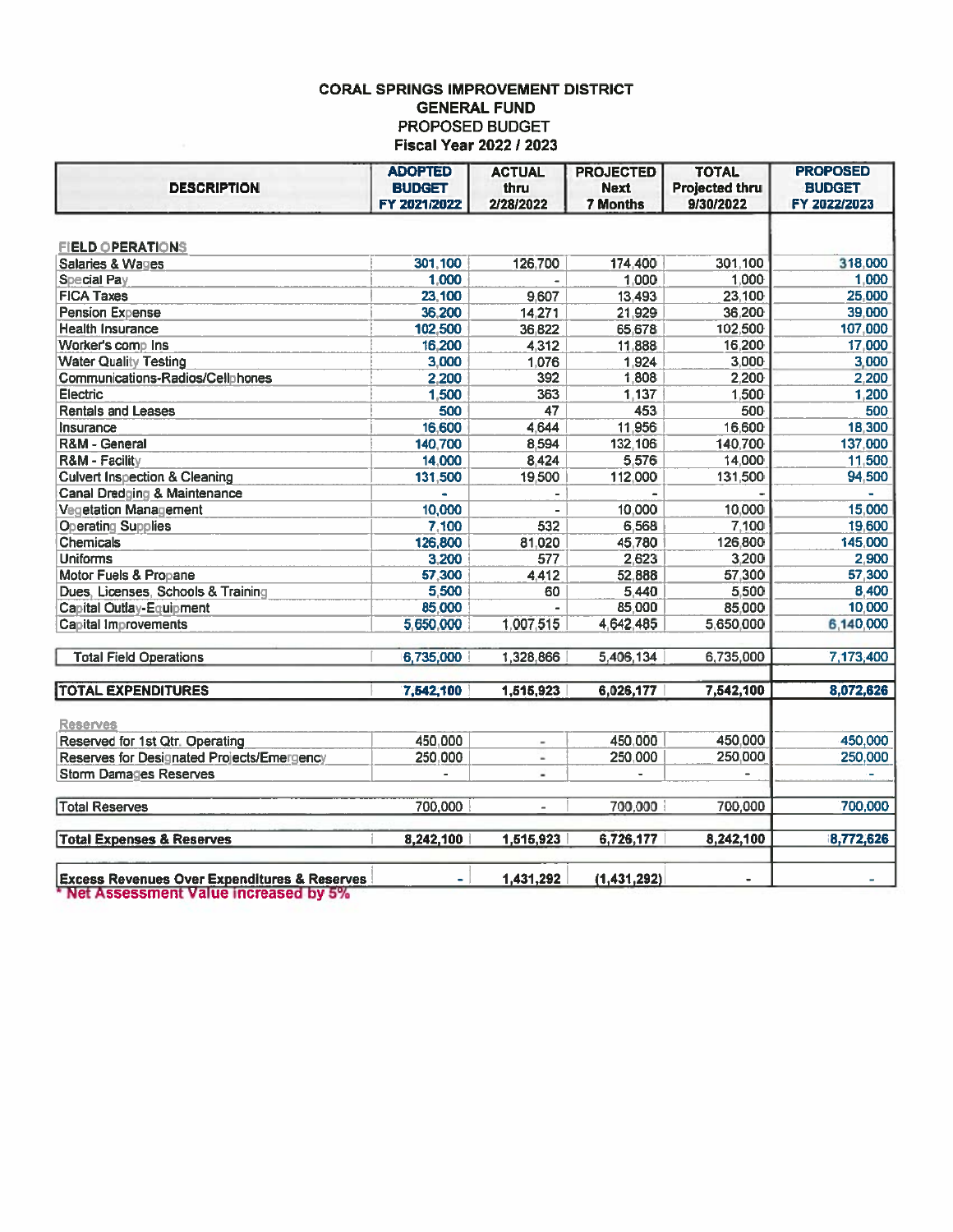#### **REVENUES:**

#### **Assessments**

The District levies a Non-Ad Valorem Assessment on all taxable property within the Coral Springs Improvement District in order to fund operating and maintenance expenditures, and future reserves. Based on the following table:

#### **Fee Impact Examples**

| <b>Parcel Type</b>                    | <b>Impervious</b><br>Area |
|---------------------------------------|---------------------------|
| <b>Residential Dwelling - Tier 1</b>  | 1,947                     |
| <b>Residential Dwelling - Tier 2</b>  | 3,423                     |
| <b>Residential Dwelling - Tiler 3</b> | 5,449                     |
| <b>Residential Dwelling - Tiler 4</b> | 6,792                     |
| <b>Small Apartment Building</b>       | 9,354                     |
| Large Apartment Building              | 178,965                   |
| Retail/Office                         | 21,261                    |
| <b>Big Box Store</b>                  | 188,748                   |

Source: Assessment Methodology Study - 5/2018

#### **Permit Review Fees**

Permit fees are based on prior year's revenues. The revenue budgeted from this source is \$1,000.

#### Interest Income

Interest is earned on cash balances in the District's funds on deposit in checking and money market accounts and in various certificates of deposit. Interest rates are at historic lows. There is nothing budgeted for this line.

#### **Shared Personnel Revenue**

The District has entered into an interlocal agreement with Pinetree Water Control District. Under the provisions of that agreement the District provides the services of an appropriately licensed field supervisor to Pinetree. Budgeted revenue from this source is \$38,150.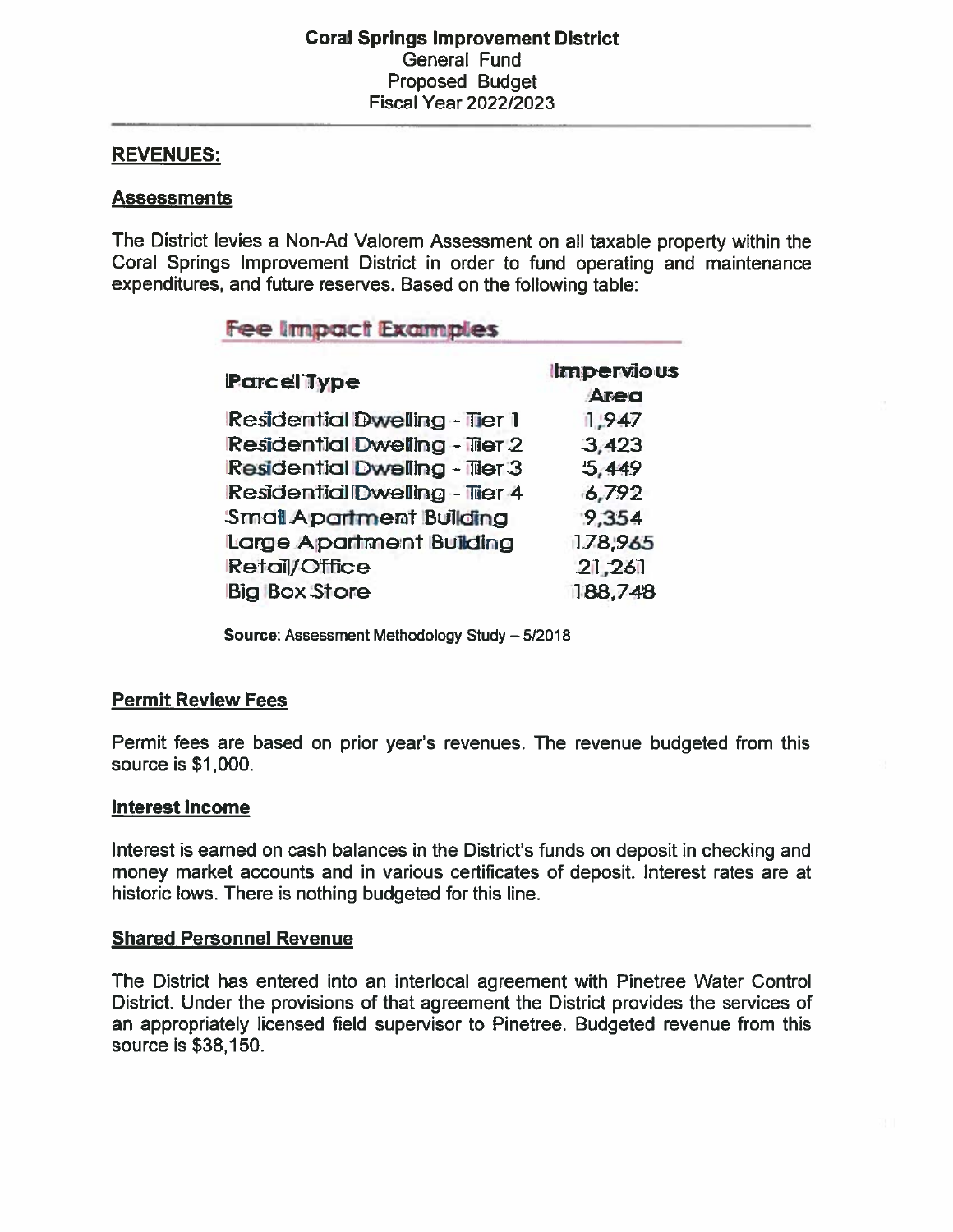#### **EXPENDITURES**

#### **ADMINISTRATIVE**

#### **Supervisor Fees**

Board of Supervisors may be compensated \$200 per meeting, not to exceed \$2,400 each per year. Based on 3 supervisors and 12 meetings per year, the amount should not exceed \$7,200.

#### **Salaries and Wages**

The total amount of budgeted wages for this Fiscal Year is \$239,026.

#### **Special Pay**

Special pay is a holiday bonus based on number of years of service. Special pay is budgeted for \$300.

#### **FICA Taxes**

FICA tax is established by the law and currently is 7 .65%. Based on salaries of \$239,000 and Supervisors Fees of \$7,200, FICA taxes are being budgeted for a rounded figure of \$18,300.

#### **Pension Expense**

The pension plan was established whereby the employer contributes into the plan annually. Based on salaries of \$239,000, pension expense is budgeted for \$28,700.

#### **Health Insurance**

The District offers each employee Health, Life, Dental, Vision and Disability Insurance. In addition, the board members are provided Health and Dental Insurance only. The projected cost to be paid by the District for this fiscal year is \$73,300.

#### **Worker's Compensation Insurance**

The District's Worker's Compensation Insurance premium is budgeted for \$700.

#### **Engineering Fees**

The District contracts for general engineering services on an annual basis. Based on prior years' experience, the projected amount for this Fiscal Year is \$44,100.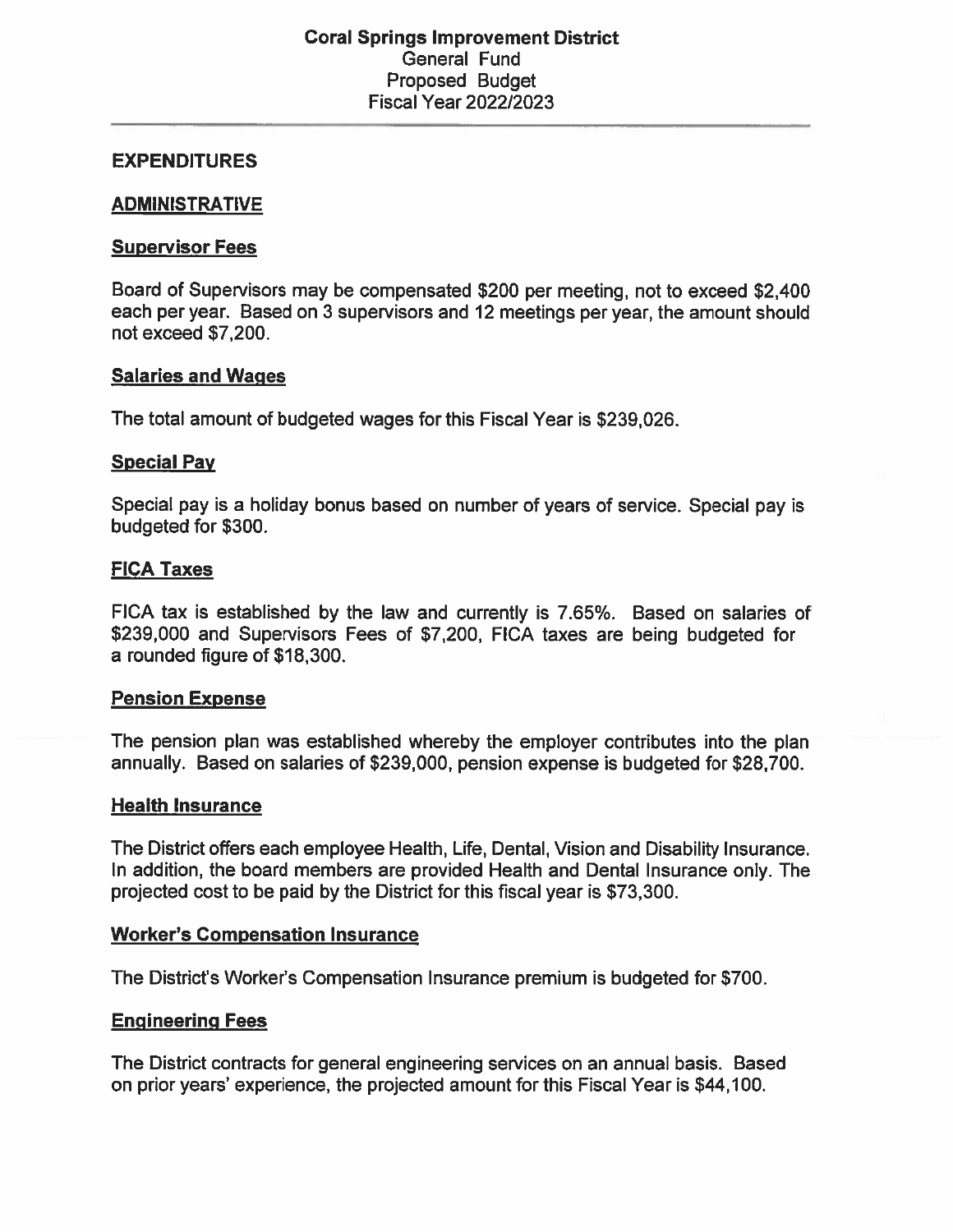# **Legal Fees**

The District currently has a contract with Lewis Longman & Walker, P.A. as legal counsel for the District. This contract includes preparation for monthly board meetings, contract review, etc. Based on prior years' experience, the projected amount for this Fiscal Year is \$96,000.

# **Special Consulting Services**

The District will need to engage a consultant who specializes in legislative codification. Certain District limitations relating to bidding threshold requirements, efficiencies, gains and benefits inherent in contract administration, and supervisor compensation levels need to be revised and updated. Additional consulting may be needed to conduct workshop sessions involving staff and department managers.The total amount being budgeted is \$200,000.

#### **Annual Audit**

The District is required by Florida Statutes to arrange for an independent audit of its financial records on an annual basis. Based on the current activity level the amount is not expected to exceed \$10,700.

#### **Actuarial Computation** - **OPEB**

Florida Statutes require the employer to make health coverage available to retirees at the employer's group rate. The Governmental Accounting Standards Board requires a periodic actuarial assessment of the cost and liability associated with these benefits. In June 2017 GASS 75 replaced and expanded GASS 45 reporting requirements. The District is budgeting \$1,400 for this assessment.

#### **Management Fees**

This service includes \$64,506 in management and financial advisory services provided to the District under the Management Contract with lnframark.

#### **Telephone**

Telephone and fax machine expenses are budgeted for this Fiscal Year for \$3,760.

#### **Postage**

Mailing of agenda packages, overnight deliveries, correspondence, etc. The projected expense for this Fiscal Year is \$810.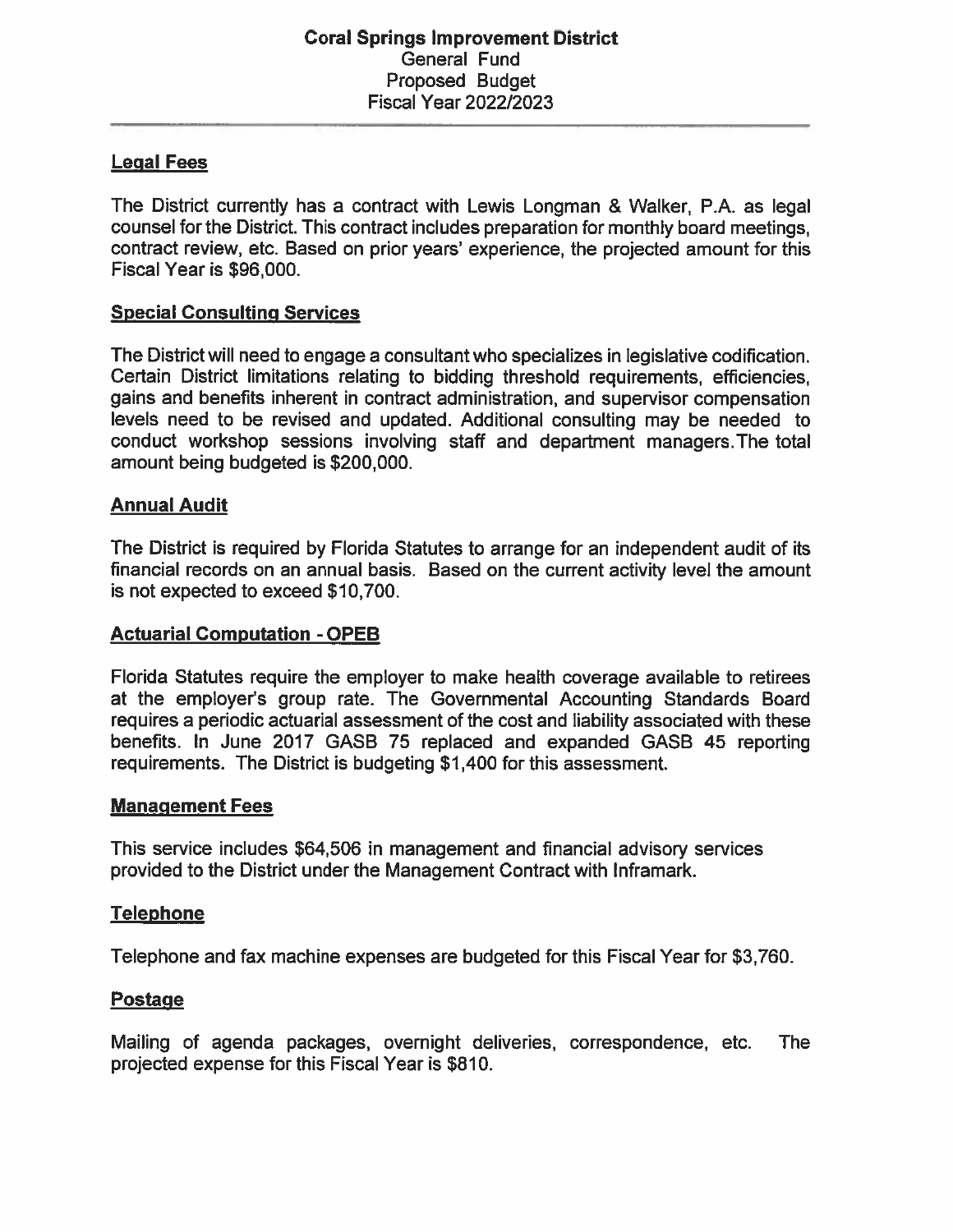# **Printing and Binding**

Checks, stationary, envelopes, photocopies, etc. The projected expense for this Fiscal Year is \$1,380.

#### **Administrative Building Costs**

This expense represents the costs to operate and maintain the administration building. The projected amount for this cost is \$13,120.

#### **Insurance**

The District retains Egis Insurance & Risk Advisors as our Insurance Agent, who on a yearly basis arranges the placement of the District insurance for property, general liability, and inland marine coverage. The expected amount for this Fiscal Year should not exceed \$1,300.

#### **Legal Advertising**

The District processes most of its legal advertising in the Sun-Sentinel. Expenses include monthly meetings, special meetings, public hearings, etc. Based on prior years' experience the amount should not exceed \$6,000.

#### **Other Charges** / **Contingencies**

The District is budgeting \$1,700 for various bank charges incurred on its accounts.

#### **Paver Driveway Incentive Program**

An incentive of \$250 payment each year to the first fifty District residents to replace a concrete or other impervious surface driveway with a pervious paver type driveway. Total budgeted is \$12,500.

#### **Computer Expense/Technology**

All the District's financial records, accounts payable are processed on a main frame computer owned by Coral Springs Improvement District Water and Sewer Fund. The budget amount for this technology is \$31,500 and includes the cost of digital record keeping for engineering/project plans.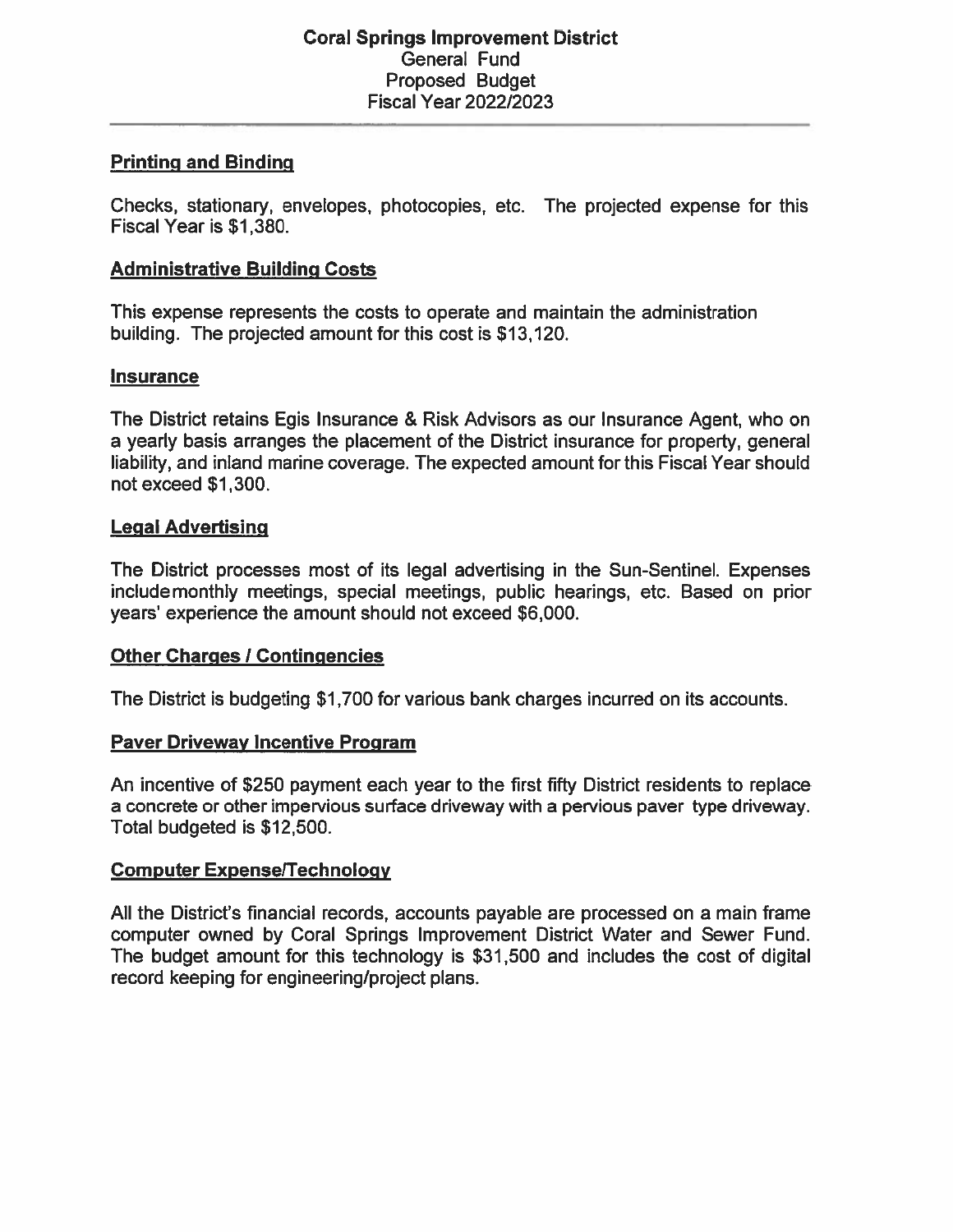#### **Digital Record Management**

The District provides for the set up and maintenance of digital records of existing infrastructure as-builts as well as providing for the mapping of drainage assets. The amount budgeted is \$11,000.

#### **Office Supplies**

Accounting and Administrative Supplies. Projected expense for this year is \$7,790.

# **Dues, Licenses, Subscriptions**

Dues, licenses and subscriptions includes professional publications such as annual fees to Florida Assoc., Special District Fee, etc. This expense also covers the cost for CPA continuing education requirements and license renewal, management training, etc. The amount should not exceed \$7,900.

# **Promotional Expense**

The District circulates periodic newsletters for the purpose of keeping its residents informed of issues affecting them and may sponsor other events for educating District residents about the services being provided. The annual budget for this item is \$5,260.

#### **Capital Purchases**

The District is budgeting amounts to construct administrative office projects. The total amount budgeted is \$11,000.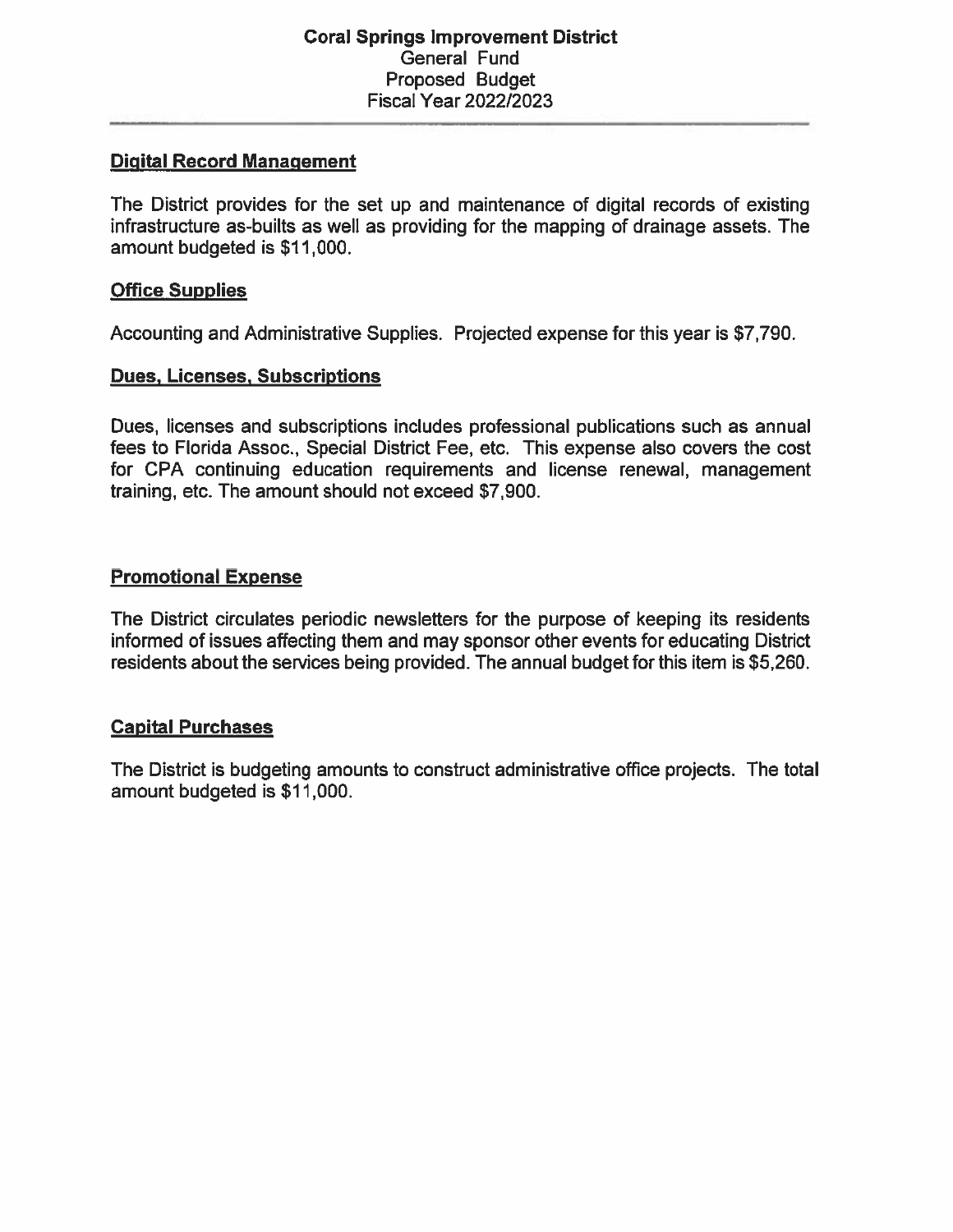#### **FIELD OPERATIONS**

#### **Salaries and Wages**

The total amount of budgeted wages for this Fiscal Year is \$318,000.

# **Special Pay**

Special pay is a holiday bonus based on number of years of service. Special pay is budgeted for \$1,000.

# **FICA Taxes**

FICA tax is established by the law and currently is 7.65%. Based on salaries of \$318,000, FICA taxes are being budgeted for a rounded amount of \$25,000.

#### **Pension Expense**

The pension plan was established whereby the employer contributes into the plan annually. Based on salaries of \$318,000 pension expense is budgeted for \$39,000.

#### **Health Insurance**

The District offers the employees' Health, Life, Dental, Vision and Disability Insurance. Theprojected cost to be paid by the District for this fiscal year is \$107,000.

#### **Worker's Compensation Insurance**

The District's Worker's Compensation Insurance premium is budgeted for \$17,000.

#### **Water Quality Testing**

Water Quality Testing is done to provide a guide for planning the aquatic plant control program and in addition provides indications of dangerous or threatening conditions. Based on last year's quarterly testing the amount is estimated to be \$3,000.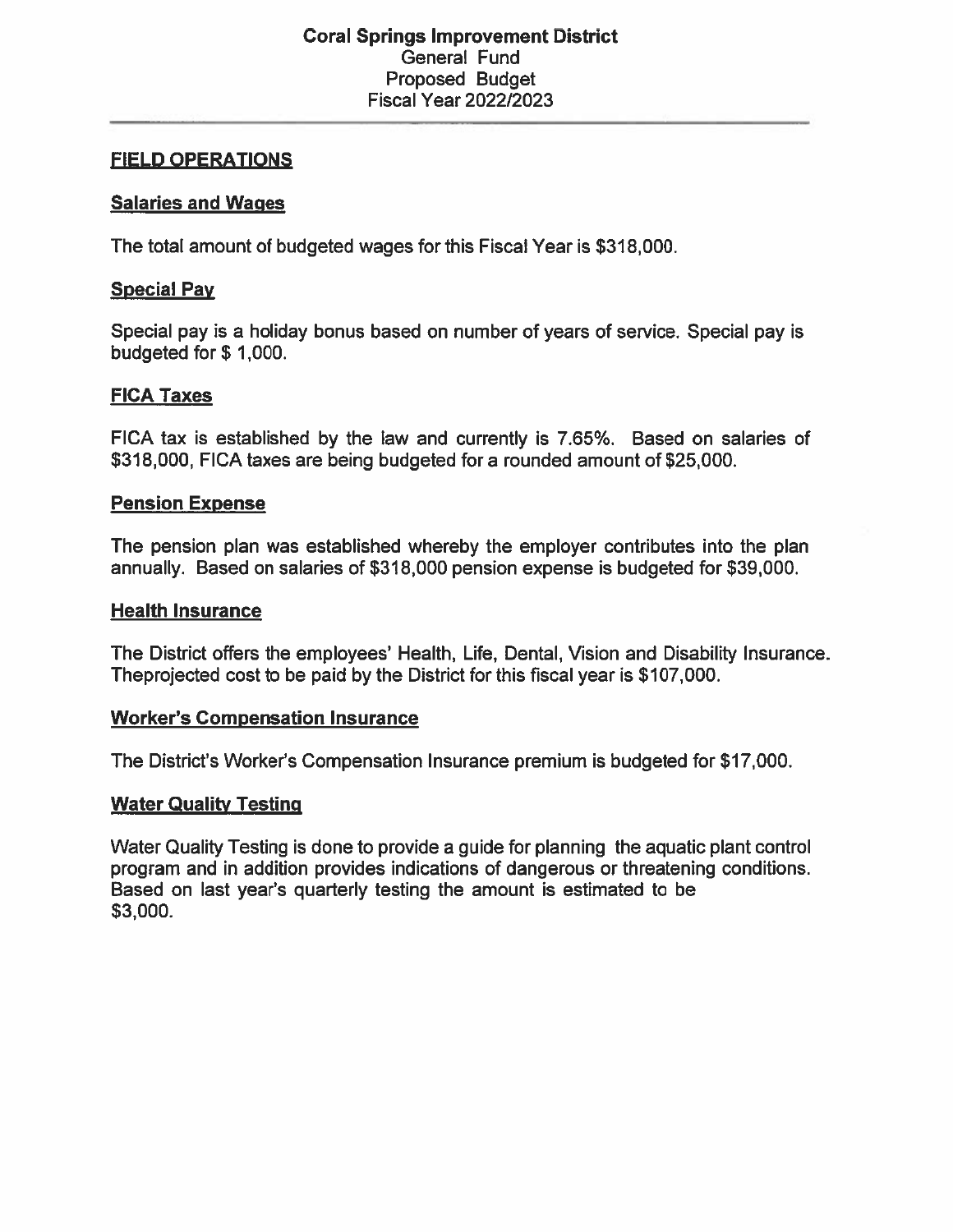#### **Communications-Radios/Cellphones**

The District provides Sprint telephones for the field employees. The following are the estimated costs for the budget year.

|                         | Yearly  |
|-------------------------|---------|
| <b>Field Supervisor</b> | \$1,200 |
| Truck No. 1             | 500     |
| Truck No. 1             | 500     |
| Total                   | \$2,200 |

# **Electric**

The District currently has the following utility accounts with Florida Power and Light for purposes of providing electricity to two pump stations:

| <b>Address</b>                          | Yearly  |
|-----------------------------------------|---------|
| Pump Station #1 - 121 NW 93rd Terrace   | \$ 600  |
| Pump Station $#2 - 12000$ SW 1st Street | 600     |
| Total                                   | \$1,200 |

# **Rentals and Leases**

Payments related to a lease on a copy machine. The projected cost to be paid by the District for this fiscal year is \$500.

#### **Insurance**

The District retains Egis Insurance & Risk Advisors as our Insurance Agent, who on a yearly basis arranges the placement of the District insurance for property, general liability, and inland marine coverage. Based on the prior years' experience the expected amount for this Fiscal Year should not exceed \$18,300.

# **Repair** & **Maintenance** - **General**

The following is a listing of the different repairs and maintenance needed for operations. **Yearly** 

| <b>Yearly</b> |
|---------------|
| \$5,500       |
| 100,155       |
| 5,200         |
| 5,000         |
| 21,145        |
| \$137,000     |
|               |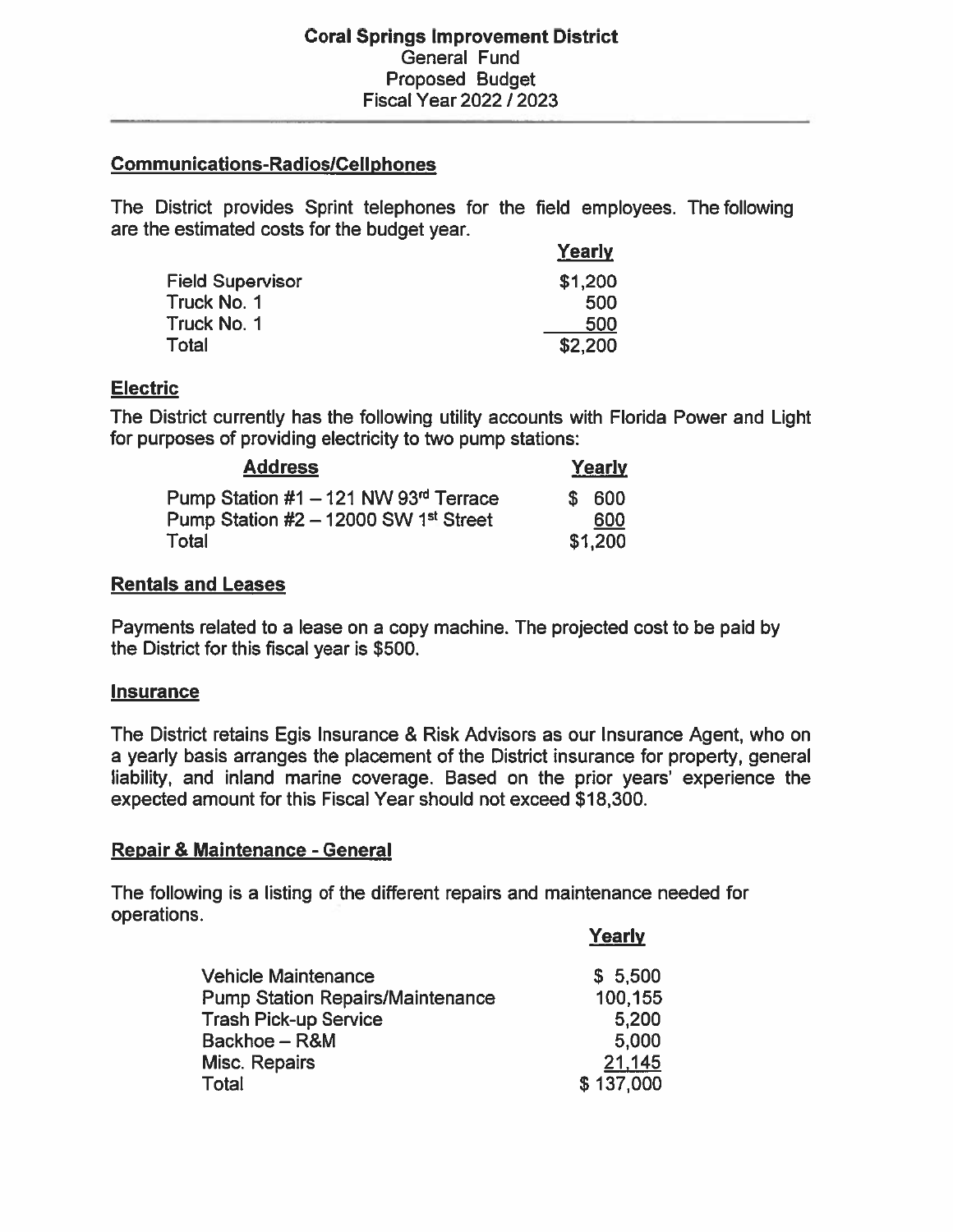#### **Coral Springs Improvement District**  General Fund Proposed Budget Fiscal Year 2022 / 2023

#### **Repair** & **Maintenance** - **Facility**

Estimated costs for general facility maintenance are \$11,500.

#### **Culvert Inspection and Cleaning**

Culvert inspection and cleaning costs of \$94,500 are being budgeted this year.

#### **Canal Dredging** & **Maintenance**

No amount budgeted for this task.

#### **Vegetation Management**

Prevention of growth of invasive vegetation in canal rights-of-way, with associated bank repair. This should not exceed \$15,000.

#### **Operating Supplies**

The following is a listing of the different operating supplies needed for operations.

|                                         | Yearly   |
|-----------------------------------------|----------|
| Safety equipment                        | \$6,575  |
| <b>Grass Easting Triploid Carp</b>      | 15,000   |
| <b>Annual Waterway Cleanup Donation</b> | 525      |
| Total                                   | \$19,600 |

#### **Chemicals**

Estimated costs for chemicals for the budget year are \$145,000.

#### **Uniform Rental** / **Purchase**

Estimated costs for uniform rental / purchase including Employee Safety Boot Allowance for the budget year are \$2,900.

#### **Motor Fuels** & **Propane**

Estimated costs for motor fuels and propane for the budget year are \$57,300.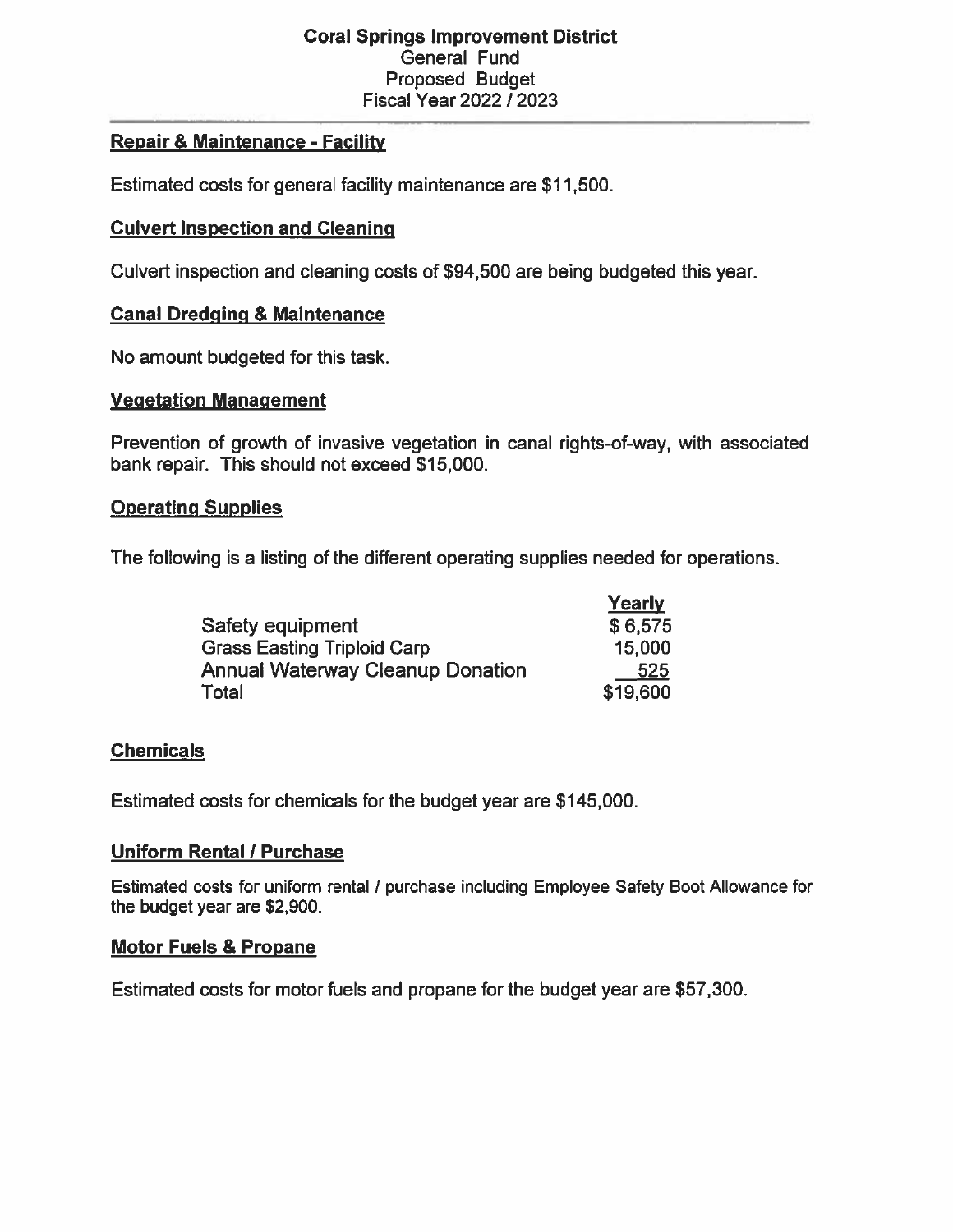# **Dues, Licenses, Schools**

Employees are required to have an Aquatic License. This expense includes the classes, licenses and all fees related to the employee obtaining an Aquatic License. This year's projected amount should not exceed \$8,400.

#### **Capital Outlay-Equipment**

Capital outlay for equipment is budgeted for \$10,000.

#### **Capital Improvements**

Capital improvements in the amount of \$6,140,000 are being budgeted for canal bank restoration, canal bank assessment, right of way clearing and LP Fuel tank storage capacity increase.